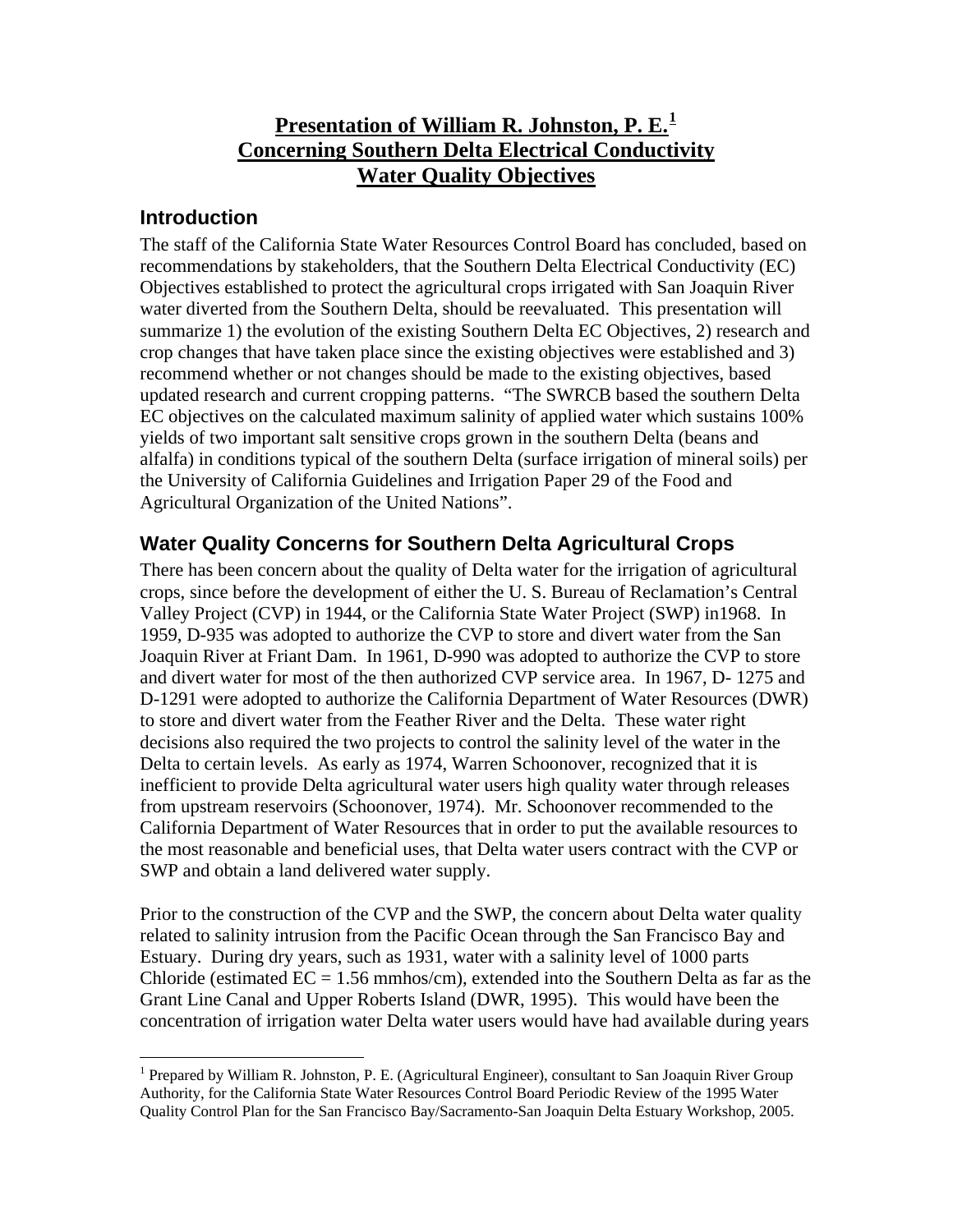such as 1977 and 1992 if the CVP, SWP and other upstream projects had not been releasing stored water.

## **Testimony Regarding Delta Agriculture (SWRCB D-1485 Exhibits)**

As with prior Bay-Delta proceedings, one of the more controversial issues confronting the SWRCB during the D-1485 hearings was the issue of "What appropriate salinity level should be required to protect the beneficial use of water for the irrigation of agricultural crops in the Delta?" The focus was on the principal crops being grown at that time, corn, beans, and alfalfa, the types of soils, mineral and peat, and the methods of irrigation, surface and subsurface. Considerable attention was paid to corn and beans as the most salt sensitive crops being grown and the practices being followed in the irrigation of corn on Delta peat soils. The University of California Agricultural Extension Service experts on Delta agricultural and water matters testified regarding these issues (Meyer, et al, 1973, 1974 1975, and 1976) (Ayers and Branson, 1975) (SWRCB, UC Exhibits, 1976).

The UC Experts explained that the application of irrigation water, of any quality, adds salt to the soil being irrigated; that the plants use the soil water leaving behind the salt; and that eventually this salt must be leached from the crop root zone to maintain maximum crop yields, regardless of the quality of water used to irrigate the crops. It was pointed out that if a shallow table is present, it is most important to have adequate leaching and good on-farm water management practices to avoid salt accumulation in the crop root zone.

Mr. Ayers explained the procedures developed by the United States Department of Agriculture Salinity Laboratory and the University of California to determine the salt tolerance of various agricultural crops (Ayers & Branson, 1975).

Mr. Carlton discussed the irrigation of peat soils, which generally lie below sea level. It was explained that the peat soils are difficult to leach because these soils are found on Delta islands surrounded by water that is higher than the surface of the soil. This water, surrounding the islands, consists of river water, poor quality drainage water from the irrigated lands and diluted ocean water. The area is also impacted by the tidal fluctuations from the Pacific Ocean. In addition, the level of the peat soils was dropping at that time about one to two inches per year, making it more difficult over time to leach these soils and to maintain water tables below the crop root zone.

Mr. Kegal confirmed that peat soils are difficult to farm under ideal conditions. He explained the irrigation and leaching processes practiced in the Delta peat soils. Mr. Kegal also explained that the irrigation of higher (in elevation) mineral soils of the Southern Delta were also difficult to irrigate as most have poor water infiltration rates. Mr. Kegal further explained that the leaching process that removes salt from the irrigated land contributes directly to reducing Delta water quality because as the drainage water is removed by pumping from the islands and it adds salt directly to the Delta water supply.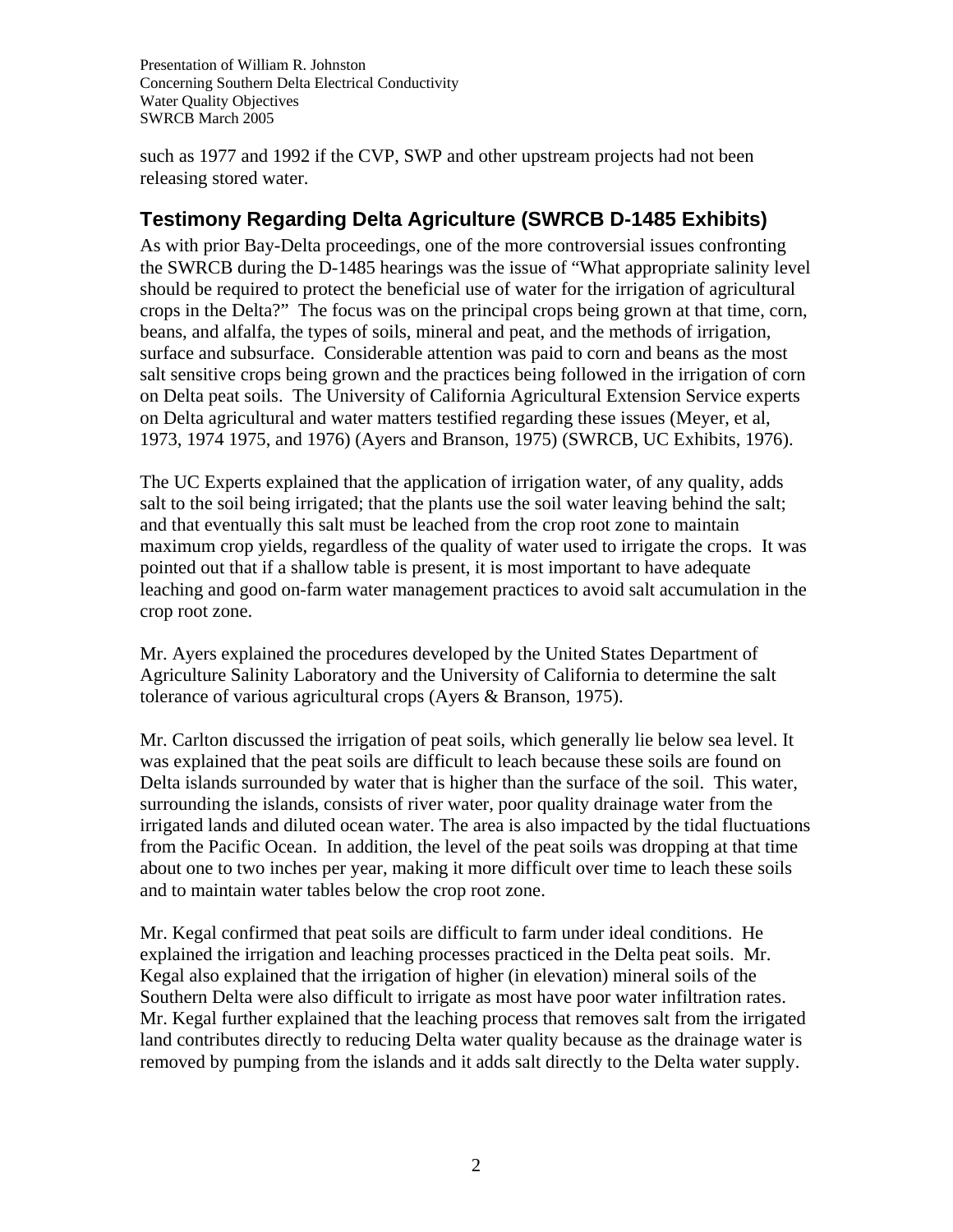Mr. Meyer reviewed the Corn Studies that were conducted to gather data that would be helpful to the State Board in establishing agricultural water quality objectives for the Southern and Central Delta. Mr. Meyer reported that the UC studies showed that the soils, crops, farming practices, and water management practices were highly variable throughout the Delta. He concluded that of the salts that needed to be leached from the soils to maintain crop yields, 80% came from applied water and 20% from the decomposing peat. He also reported that leaching could not be done with sub-irrigation practices applied on the peat soils, and that leaching had to be accomplished during the winter season by flooding or from winter rain.

In regard to the mineral soils, Mr. Meyer stated that the natural leaching fraction ranged from 5% to 50%. He said the salt tolerance tables (Ayers and Westcot, 1976) would be applicable where the leaching fraction is 15% to 16%, which can be achieve normally with the over application of water in normal irrigations and with winter precipitation. The South Delta Salinity Study, Meyer, et al. (1976), (Exhibit UC-7) shows that in the study of nine mineral soil locations in the Southern Delta during the hydrological dry year of 1976, the highest soil salinities and lowest apparent leaching fractions occurred at locations where the irrigation water supply from Middle River was the highest quality (0.7 mmhos/cm) during that year. Good leaching and low salt accumulations were accomplished in all locations where the irrigation water supply averaged 1.1 mmhos/cm. In general, there was no increase in soil salinity. This report indicated that the main factors controlling salt accumulation in the test plots studied in 1976 are management and soil properties as well as the quality of the irrigation water. The authors concluded that the wide variability of soils contributed more to the variability in the salt accumulation than did the variability in the water quality. These results were obtained even though historical data show that the 1976 water year was classified dry and the salinity of the San Joaquin River water at Vernalis exceeded 1.0 mmhos/cm from about the end of April through July (Steiner, 2004).

Despite the above findings, the authors concluded the report with the following statement that appears to conflict with the reported data.

"This study has shown that salinity is a problem now in the South Delta. Given the wide variety of soils in the South Delta, good yields and diversity of crops appear to be related to water quality and levels of farm management."

Granted, water quality will impact crop yield, but all of the studies show that soil type, groundwater quality, depth to groundwater, and farm management have far more to do with potential crop yield than the quality of water used to irrigate the Delta crops, especially within the range of salinity levels being considered in these proceedings.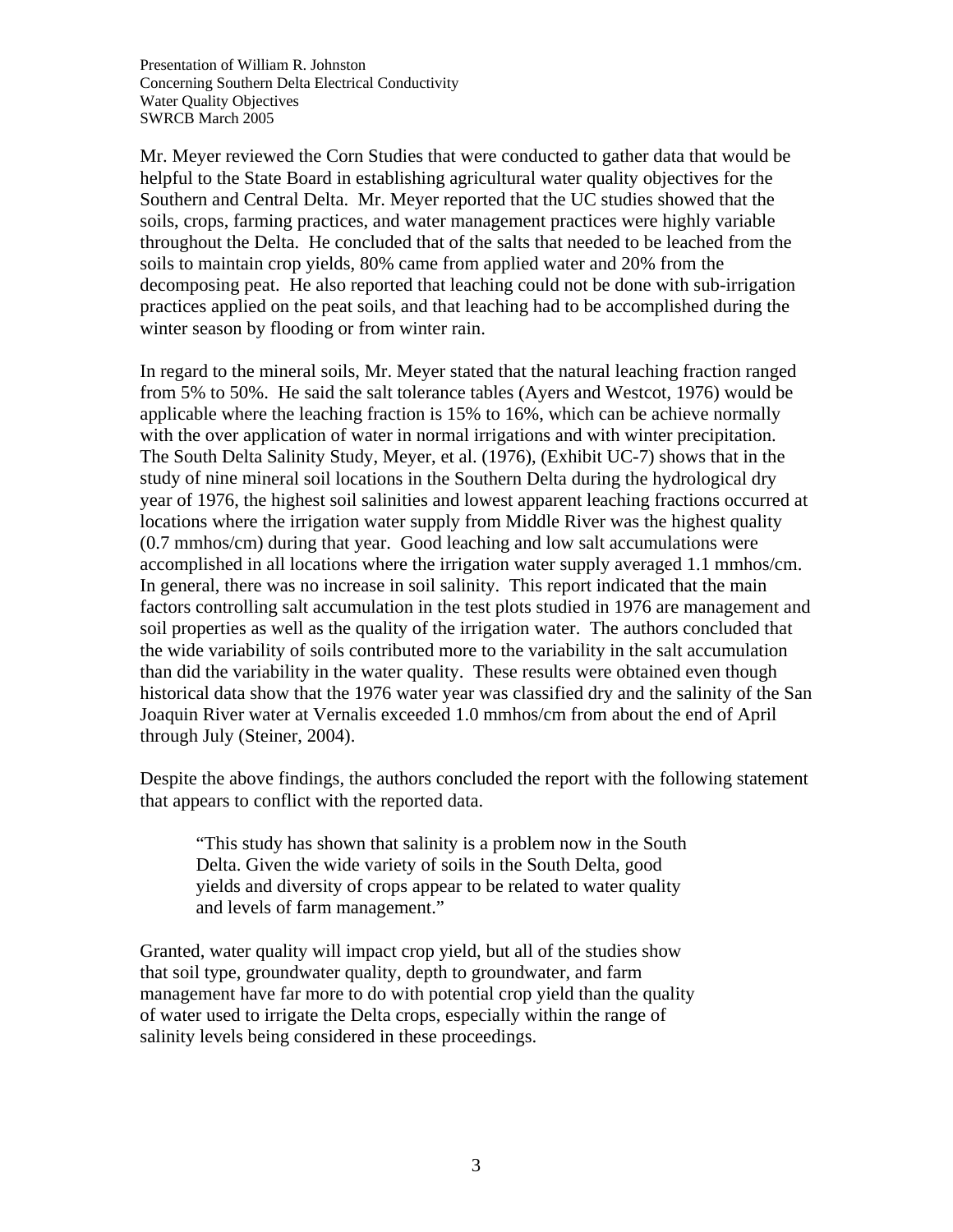#### **Discussion at December 6, 1976 Hearing**

Following the testimony of the UC Experts at the Board Hearing on December 6, 1976, the Board members seemed to be most concerned with protecting the Delta crops grown on the difficult to manage peat soils. One of the important questions asked of the UC Experts was,

"If the water quality guidelines as presented in exhibit UC-1 and UC-2 need to be modified for use of subsurface irrigation as stated on page 8, line 26 and 27 of the UC-2 exhibit (FAO-29), can you suggest a way to modify?"

Mr. Ayers developed a four page answer to that question that basically stated that to achieve a 100% yield with surface irrigation of corn on mineral soils, with a 16% leaching fraction, water with a salinity of 1.13 mmohs/cm (about 723 mg/l) would be needed (Ayers, 1976, UC-8). Mr. Ayers then, in answer to the question posed by the Board, calculated the quality of irrigation water for the subsurface irrigation of peat soils, with leaching and water management as found at the study site. Mr. Ayers concluded that the range of water quality needed for 100% yield would be from 0.34 to 0.68 mmhos/cm (218 to 435 mg/l).

The establishment of the Vernalis Water Quality Objective at 0.7 mmhos/cm (448 mg/l) appears to have been established to lean heavily toward the quality required for the subsurface irrigation of peat soils. This was not much of a concession since, using the tables in (Ayers and Westcot, 1976 or Ayers and Westcot, 1985) to estimate the yield of corn, an irrigation water with salinity levels between 0.42 and 0.85 mmhos/cm (269 and 544 mg/l) will produce a 95% yield.

The Board rejected a proposal by Mr. Alex Hildebrand on behalf of the South Delta Water Agency, that the objective should be established with a 3-day average of 500 ppm TDS, a 30 day average of 450 ppm TDS and an annual average of 400 ppm TDS.

## **Subsequent Evaluations of Salt Tolerance of Corn**

Subsequent to the adoption of D-1485 by the SWRCB, Hoffman, et al. (1983) reported the results of a three year field experiment to establish the salt tolerance of corn in the Sacramento-San Joaquin Delta of California, Maas, et al. (1983) reported on a greenhouse experiment to evaluate the sensitivity of corn to salt at various growth stages, and Hoffman, et al. (1986) evaluated the use of irrigation waters of various salinities in corn growth in the Sacramento-San Joaquin Delta. Hoffman, et al. (1986) reported that

"Corn production on the organic soils of the Sacramento-San Joaquin Delta of California was affected by the salinity of the irrigation water and the adequacy of salt leaching. Full production was achieved on soils that were saline the previous year, provided the electrical conductivity of the irrigation water  $(EC_i)$  applied by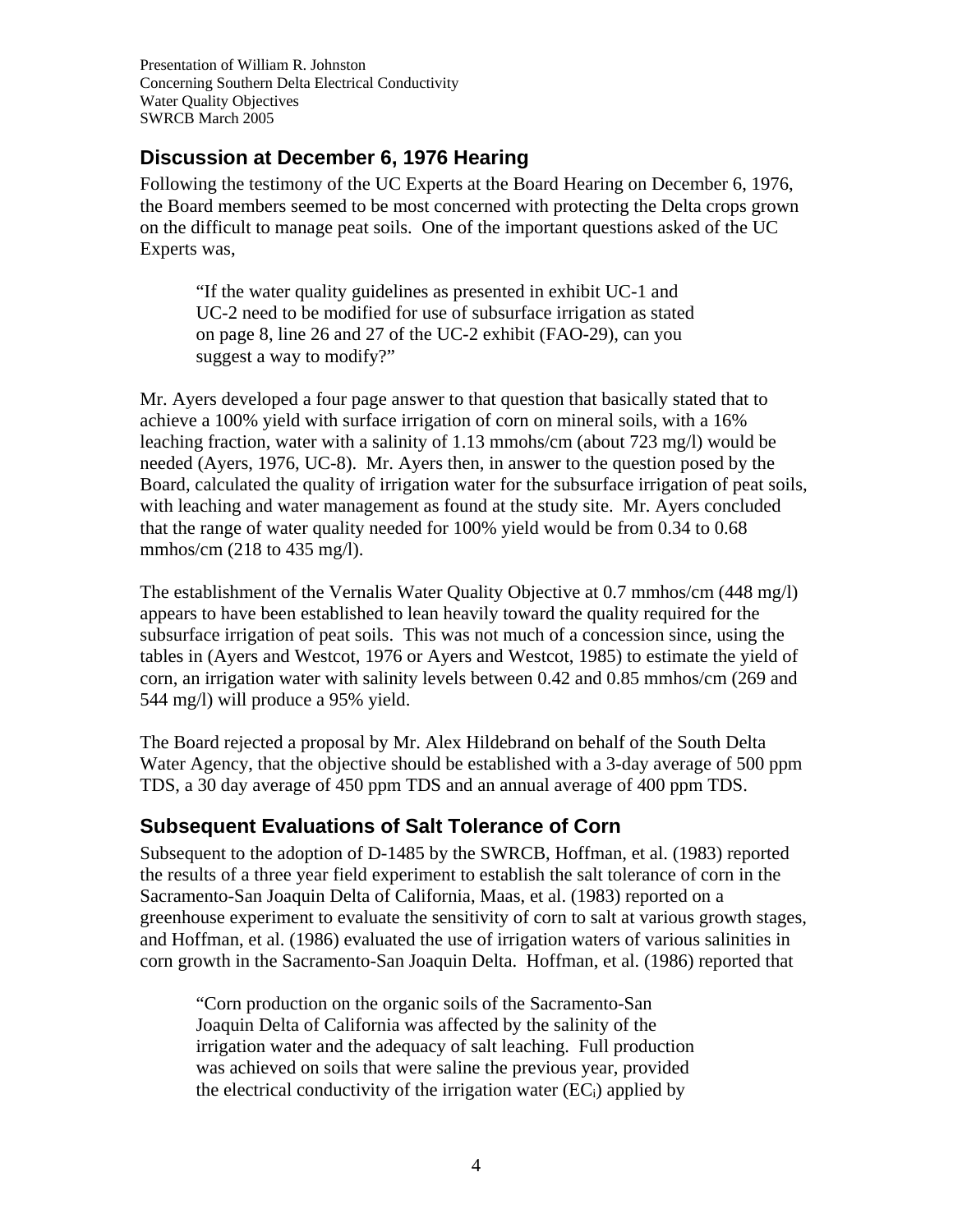sprinkling was less than 2 dS/m and leaching was adequate from either winter rainfall or irrigation to reduce soil salinity  $(Ec_{sw})$ below the salt tolerance threshold for corn (3.7 dS/m). For subirrigation, an Ec<sub>i</sub> up to up 1.5 dS/m did not decrease yield for leaching had reduced  $EC_{sw}$  below the threshold. If leaching was not adequate, even nonsaline water did not permit full production. In agreement with previous results obtained in a greenhouse, surface irrigation with water of an electrical conductivity of up to 6 dS/m after mid-season (end of July) did not reduce yield below that of treatments where salinity of the irrigation water was not increased at mid-season. Results also reconfirm the salt tolerance relationship established in the previous three years of the field trial. The earlier conclusion that the irrigation method (Sprinkler or subirrigation) does not influence the salt tolerance relationship was also confirmed."

In addition, Pritchard, et al, (1983), concluded,

"At the soil water salinity threshold for corn grain  $(3.7 \text{ dS/m})$ , the average ratio is 1.7 which results in a maximum value of 2.2 dS/m for *EC<sub>i</sub>* without yield loss under normal conditions. With subirrigation and below normal rainfall, as in 1981, the maximum value of  $Ec_i$  would be 0.8 dS/m".

Finally, researchers from the University of California, Department of Land, Air and Water Resources (Isidoro-Ramirez, Berenguer-Merelo,and Grattan, 2004) developed criteria for evaluating the required irrigation water quality  $(EC<sub>i</sub>)$  necessary to protect agricultural beneficial uses when taking into account annual precipitation. This study evaluated beans as the agricultural crop most sensitive to soil and water salinity. This new UC model study builds upon the principles and assumptions described by Ayers and Westcot , except that the prior analyses have not taken into consideration any leaching that results from precipitation The UC Davis model determined how the EC of a given irrigation water supply affects crop production, in this case beans, on Yolo silt loam soil in Yolo County, where annual precipitation averages about 17.3 inches per year. Most of the mineral soils in the Delta, being irrigated with San Joaquin River water, where beans and corn are grown, are similar in texture to the soil modeled and the annual precipitation is about 13.8 inches per year (Stockton). I have personally observed that in San Joaquin Valley soils without a shallow saline water table, when the annual precipitation is 10 to 12 inches, sufficient natural leaching takes place to prevent salt buildup in the crop root zone.

These researchers concluded that

"When an  $EC_w$  of 1.1 dS/m is considered over the 53-year rainfall series, the model predicts that the seasonal mean  $EC_e$  is is 0.94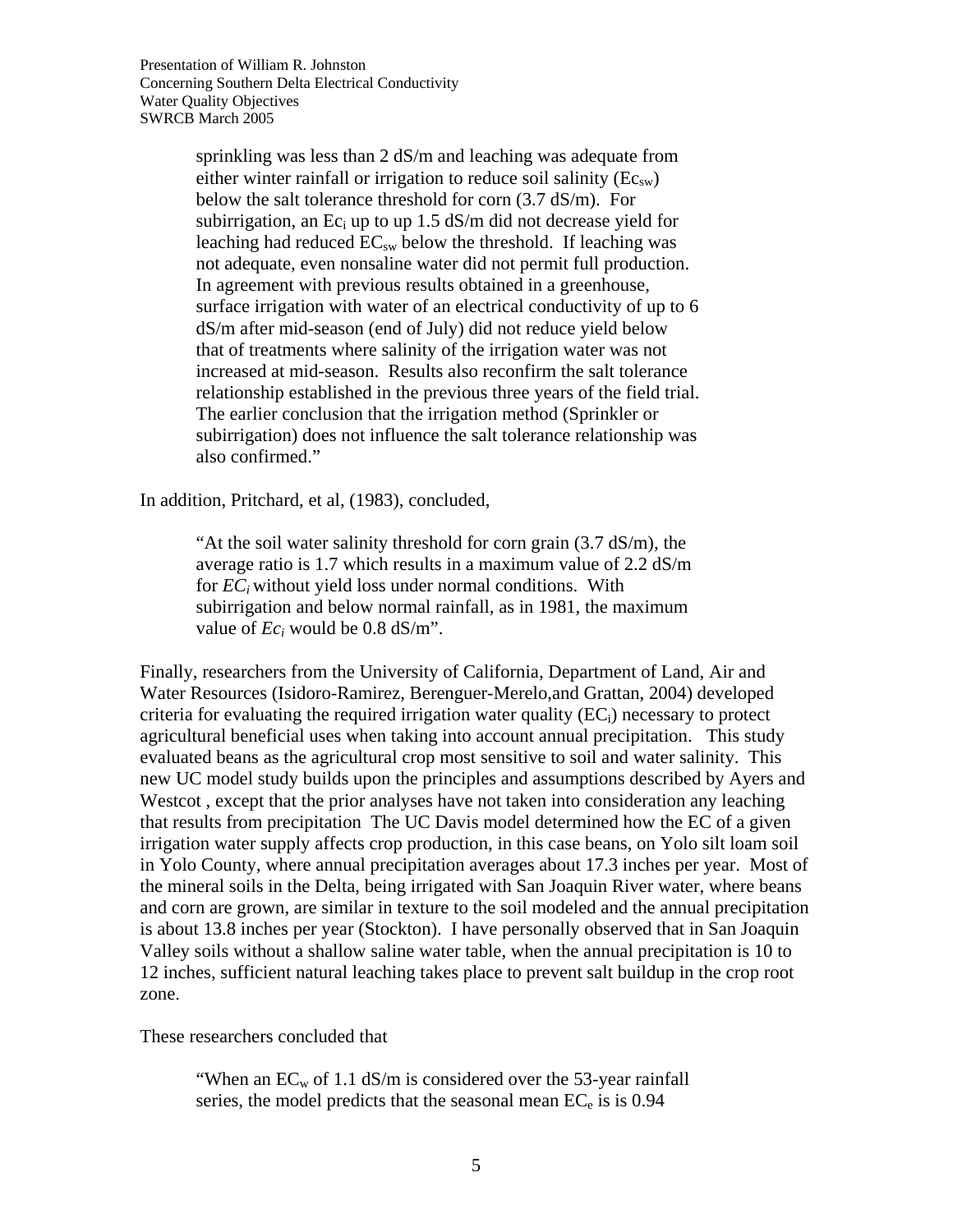$dS/m$ . In 80% fo the years, the mean seasonal  $EC_e$  is less than 1.0 dS/m, the yield threshold for salt-sensitive bean. For 50 of the 53 years, the seasonal mean  $EC<sub>e</sub>$  for individual years is 1.05 or lower, which would result in a predicted yield reduction of 1% or less. However, this predicted reduction in yield potential is less than the error associated with the yield threshold value itself.

"Over the entire 53-year period of record, yield reduction for beans is predicted to be noticeably reduced during only 3 years when applying irrigation water with an EC of 1.1 dS/m. All three years occurred during the period of drought in the 1970s. These three outliers translate into reductions in the potential yield of 2, 4 and 6%. Again, however, these predicted values are within the statistical uncertainty of the salinity threshold value itself. Moreover, such losses, if real, could be avoided by winter leaching.

"Given these results, and taking into account all the other factors that potentially impact crop yield (e.g., weather, water stress and biotic stresses) and the conservative nature of all inputs into the model, the use of 1.1 dS/m as the treshold EC value for irrigation water is considered protective for beans, and thus all other agricultural uses of the water in the Davis area."

#### **Southern Delta Service Area**

One important factor in establishing the water quality objective for any beneficial use is the reasonableness in efficiently achieving the objective. I have reviewed soil types, land use, farming patterns, cropping patterns, and parcel relationships in the Southern Delta Service Area. Maps of the Vernalis, Tracy, Lathrop, Union Island, Stockton West, and Holt Quad Sheets, respectively, (See San Joaquin River Group Authority Maps) show the area of the Southern Delta irrigated with surface water and groundwater in 1996. The maps of the same Quad Sheets show the 1996 areas planted to beans, and to corn. These data have been compiled from DWR land use and crop reports. All of the irrigated soils in the Southern Delta where beans are planted are mineral soils (McElhiney, 1992). In addition, none of these soils where beans are grown are subirrigated. All are irrigated with a variety of surface irrigation methods.

Studies were conducted regarding the economics of leaching and reclamation of organic soils in the Delta (Pritchard et al, 1985; Pritchard, et al, 1992). However, the fact that organic soils may be more difficult and costly to maintain a salt balance in the crop root zone is irrelevant in regard to the questions raised by the SWRCB for this matter. The studies have shown that the economics of maintaining a favorable salt balance is related more to the specific soil and climatic conditions than to the quality of applied irrigation water. This is particularly so in the Delta where the surface of organic soils is oxidizing and the elevation of the soil surface on the Delta islands is sinking. This causes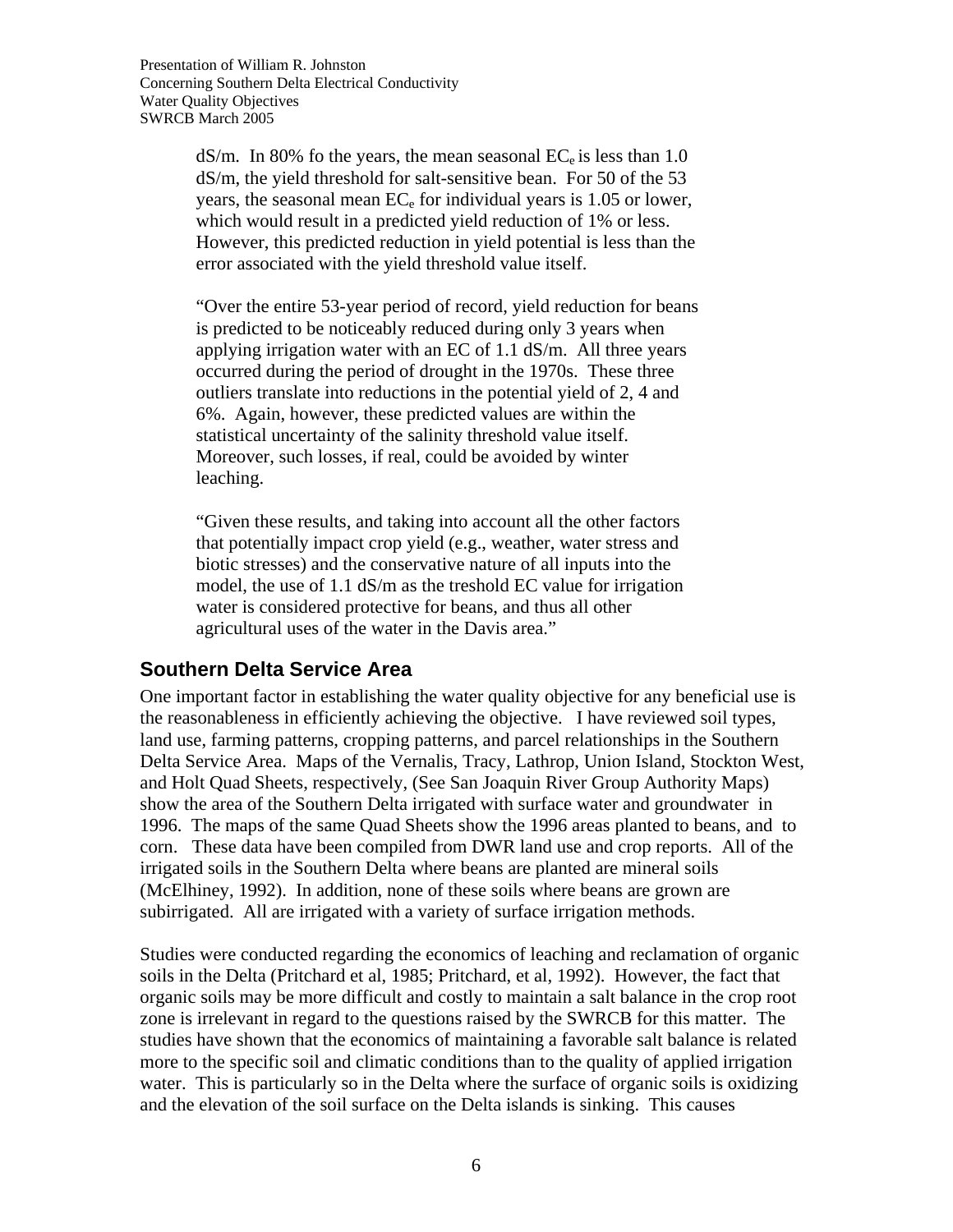increasing static head on the subsurface groundwater and over time, it causes additional salt up into the crop root zone. As this happens, it becomes more and more difficult to maintain salt balance or reclaim these organic soils, regardless of the quality of the applied water. It is also clear that the more the Delta soils are leached, more salt will be returned to the Delta channels which further degrades the Delta water supply

#### **Current Workshops**

The SWRCB has asked, as part of the 2004-2005 Periodic Review, whether or not the SWRCB should amend the 0.7 mmhos/cm and 1.0 mmhos/cm Southern Delta Electrical Conductivity (EC) Objectives in the Water Quality Ojectives for Agricultural Beneficial Uses to be reflective of salinity tolerances of crops currently grown in the Southern Delta? (SWRCB, Sept. 30, 2004).

### **Proposed Vernalis Water Quality Objectives**

I believe that the research conducted since the 0.7mmhos/cm water quality objective was adopted by the SWRCB show that the 0.7mmhos/cm is not justified as reasonable, beneficial or necessary to insure the viability of the crops grown in the Southern Delta service area on mineral soils in 2005. It is therefore recommended that the Vernalis agricultural salinity objective be changed to 1.1 dS/m for the entire year, as shown in "Table 2 (PROPOSED)". This recommendation takes into consideration crop type, soils, irrigation methods, and available annual precipitation. This water quality objective will provide water of sufficient quality to allow 100 % yield for all crops grown in the Southern Delta, including beans, the most salt sensitive crop currently grown in this area, assuming normal precipitation and all other reasonable farming practices are followed (Grattan, 2002 and Isidoro-Ramirez, et al., 2004)

|                                                                           |                                                          | <b>PARAMETER</b> |                                                                                                                                                                                                                                                                   |                                         |                              |              |
|---------------------------------------------------------------------------|----------------------------------------------------------|------------------|-------------------------------------------------------------------------------------------------------------------------------------------------------------------------------------------------------------------------------------------------------------------|-----------------------------------------|------------------------------|--------------|
| <b>COMPLIANCE</b><br><b>LOCATION</b>                                      | <b>INTERAGENCY</b><br><b>STATION</b><br>NUMBER (RK1 [1]) |                  | <b>DESCRIPTION</b><br>(UNIT) [2]                                                                                                                                                                                                                                  | WATER<br><b>YEAR</b><br><b>TYPE [3]</b> | <b>TIME</b><br><b>PERIOD</b> | <b>VALUE</b> |
| San Joaquin River at<br>Airport Way Bridge,<br><b>Vernalis</b><br>$-and-$ | $C-10$<br>( <i>RSAN112</i> )                             | EС               | Maximum 30-day running<br>average of mean daily EC<br>(dS/m)                                                                                                                                                                                                      | All                                     | $1 Jan-3 1 Dec$              | 1.1          |
| San Joaquin River a<br><b>Brandt Bridge site</b>                          | C-6<br>( <i>RSAN073</i> )                                |                  | $-0r-$<br>If a three-part contract has been implemented among the<br>DWR, USBR, and SDWA, that contract will be reviewed prior to<br>implementation of the above and, after also considering the<br>needs of other beneficial uses, revisions will be made to the |                                         |                              |              |
| $-$ and $-$                                                               |                                                          |                  |                                                                                                                                                                                                                                                                   |                                         |                              |              |
| Old River near                                                            | $C-8$                                                    |                  |                                                                                                                                                                                                                                                                   |                                         |                              |              |
| Middle River                                                              | ( <i>ROLD69</i> )                                        |                  |                                                                                                                                                                                                                                                                   |                                         |                              |              |
| $-and-$                                                                   |                                                          |                  | objectives and compliance/monitoring locations note, as                                                                                                                                                                                                           |                                         |                              |              |
| Old River at                                                              | $P-12$                                                   |                  | <i>appropriate.</i>                                                                                                                                                                                                                                               |                                         |                              |              |
| Tracy Road Bridge                                                         | (ROLD59)                                                 |                  |                                                                                                                                                                                                                                                                   |                                         |                              |              |

#### Table 2 (PROPOSED) Water Quality Objectives for Agricultural Beneficial Uses

*[3] Use San Joaquin Valley 60-20-20 water year hydrologic classification index (see page ??) to determine water year type.*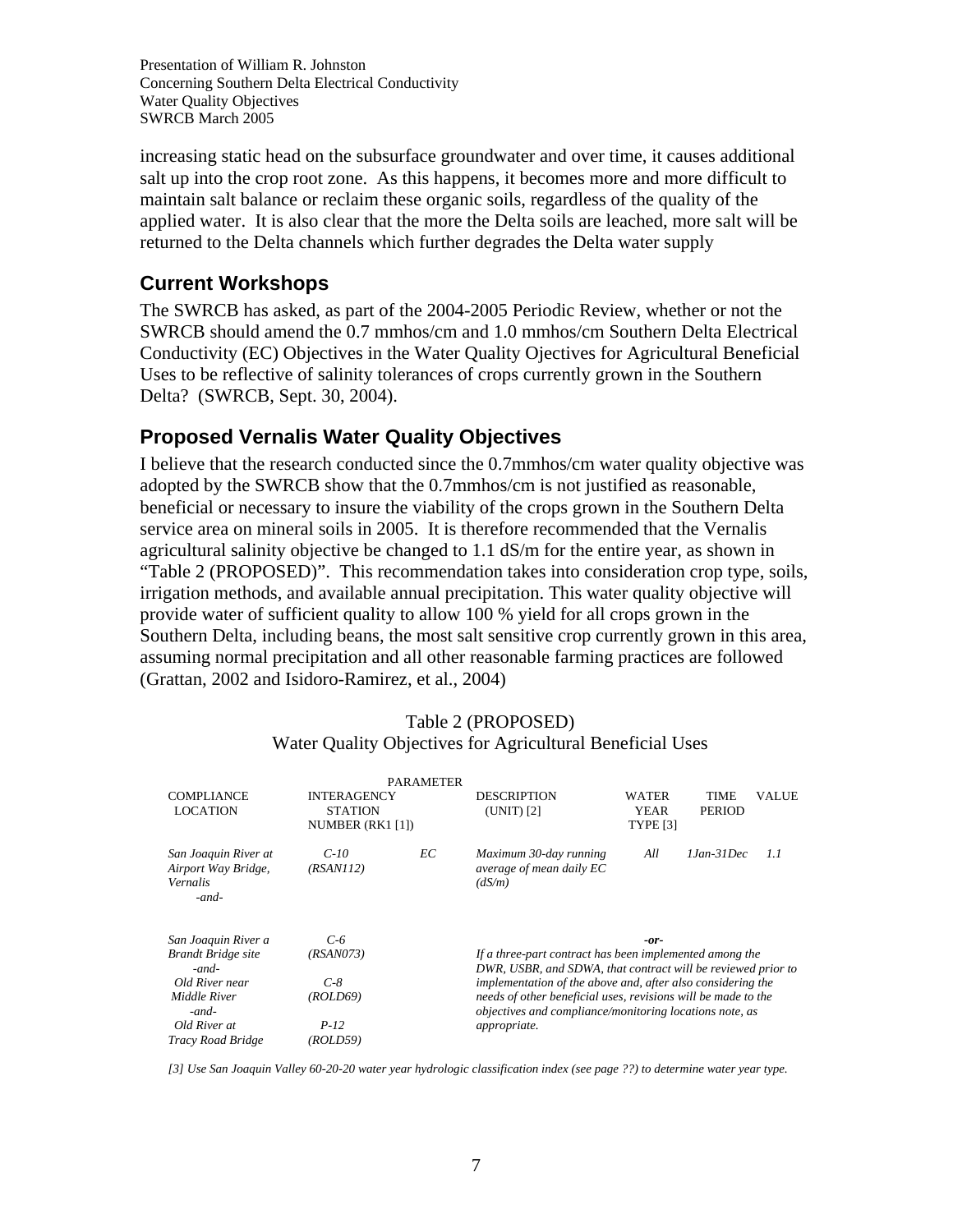The Board also asks if there is any reason to change the methodology for determining compliance with the Southern Delta EC Objectives to ensure the protection of agricultural beneficial uses? The methodology for determining compliance needs to be modified to apply the San Joaquin Valley 60-20-20 water year hydrologic classification index, rather than the 40-30-30 Sacramento River index, to determine each water year type for the San Joaquin River Basin.

## **Conclusions**

- Based on observations of excellent production of agricultural crops through significantly different years with varying water quality, with varying water conditions and water supplies of different quality, that have occurred since 1976, the salinity problems impacting crop yields in the Southern Delta are no better or worse in 2004 than they were in 1976. (San Joaquin County Agricultural Commissioner Reports. 1988-2003).
- Even under the best circumstances, it is difficult to manage poor soils with a shallow water table. Poor soils, shallow water tables and other factors (eg. unattended crop pests, adverse weather conditions, poor fertilization practices, inadequate weed control, deficit irrigation) all contribute to farming problems and ultimate crop yield far more than the quality of the water supply within the salinity ranges under consideration in this discussion.
- A Vernalis water quality objective of EC equal to 1.1 dS/m (mmhos/cm) is sufficient to protect all agricultural crops grown in the southern Delta service area.
- The proposed water quality objectives are adequate to provide 100% yield of the agricultural crops irrigated with San Joaquin River water in the Southern Delta service area with good water management. Proper irrigation and annual precipitation provide adequate leaching of the irrigated soils (Grattan, 2002, Isadoro-Ramirez, et al, 2004).

#### **Recommendation**

It is recommended that during all times the Vernalis EC objective should be set at 1.1 dS/m which is sufficient to protect the beneficial use for irrigation of all crops grown in the area where San Joaquin River water is used at or down stream of the location of the Vernalis monitoring point.

#### **References**

- Ayers, Robert S. Dec. 1976. University of California Cooperative Extension. Reference to Question on Water Quality Under Sub-irrigation. (Exhibit UC-8)
- Ayers, Robert S. and Roy L. Branson. Jan. 15, 1975. University of California Cooperative Extension. Guidelines for Interpretation of Water Quality for Agriculture (UC-Committee of Consultants). Davis, California. (Exhibit UC-1)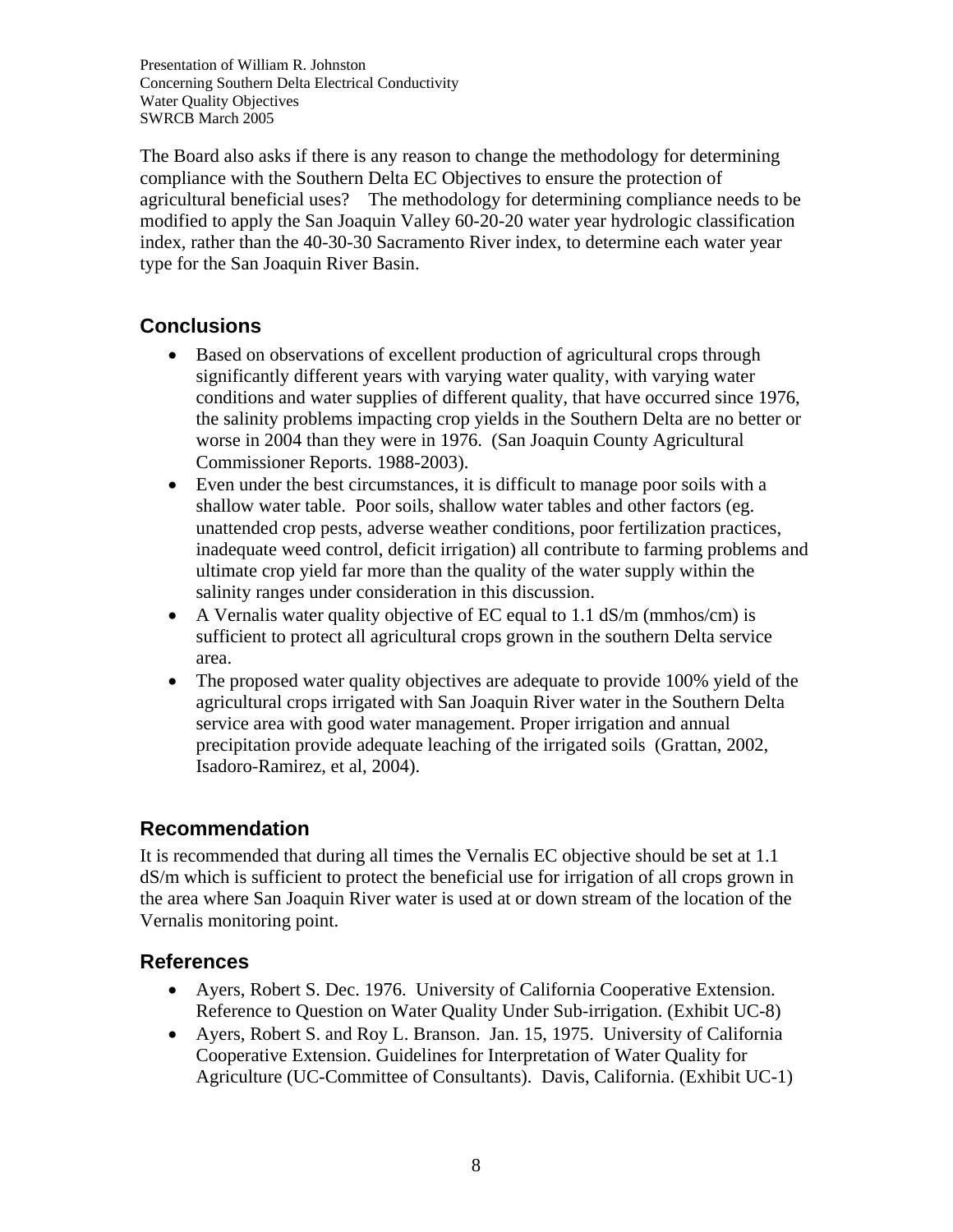- Ayers, R.S. and D. W. Westcot. 1976. Water Quality for Agriculture. FAO Irrigation and Drainage Paper No. 29, Food and Agriculture organization of the United Nations, Rome, Italy (Exhibit UC-2).
- Ayers, R. S. and D. W. Westcot. 1985. Water Quality for Agriculture. FAO Irrigation and Drainage Paper No. 29 (Rev. 1), Food and Agriculture organization of the United Nations, Rome, Italy.
- California Department of Water Resources, 1976, 1988, 1991, 1996. Land Use Reports and Crop Surveys. Sacramento, California.
- California Department of Water Resources. 1993. Sacramento San Joaquin Delta Atlas. Sacramento, California.
- California State Water Resources Control Board, 1976. Water Rights Files, D-1485 Hearing Record, (Application 5625, et. al.), Sacramento, California.
- California State Water Resources Control Board. May 1995. Water Ouality Control Plan for the San Francisco Bay/Sacramento-San Joaquin Delta Estuary (95-1 WR). Sacramento, California.
- California State Water Resources Control Board, 2004. Water Right Licenses and Statements of Diversions. Sacramento, California.
- California State Water Resources Control Board, Sept. 30, 2004. Staff Report, Periodic Review of the 1995 Water Quality Control Plan for the San Francisco Bay/Sacramento-San Joaquin Delta Estuary, Sacramento, California.
- Grattan, Stephen, R. 2002. Irrigation Water Salinity and Crop Production. University of California, Davis. Publication 8066.
- Hoffman, G. J., E. V. Maas, T. L. Pritchard, and J. L. Meyer. 1983. Salt Tolerance of Corn in the Sacramento-San Joaquin Delta of California. U. S. Salinity Laboratory, Riverside, California. Irrig. Sci. 4:31-44.
- Hoffman, G. J., T. L. Pritchard, E. V. Maas, and J. L. Meyer. 1986. Irrigation Water Quality Options for Corn on Saline, Organic Soils. U. S. Salinity Laboratory, Riverside, California. Irrig. Sci. 7:265-275.
- Isidoro-Ramirez, Daniel, Maria Jose Berenguer-Merelo and Stephen R. Grattan. July 2004. An Approach to Develop Site-Specific Criteria for Electrical Conductivity to Protect Agricultural Beneficial Uses that Accounts for Rainfall. University of California, Davis. Unpublished Manuscript.
- Maas, E. V., G. J. Hoffman, G. D. Chaba, J. A. Poss, and M. C. Shannon. 1983. Salt Sensitivity of Corn at Various Growth Stages. U. S. Salinity Laboratory, Riverside, California. Irrig. Sci. 4:45-57.
- Mass, E. V. Relative Salt Tolerance of Crops (Tables). 1990. George E. Brown U. S. Salinity Laboratory, Riverside, California.
- McElhiney, Michael A. Oct. 1992. Soil Survey of San Joaquin County, California. US Department of Agriculture, Soil Conservation Service.
- Meyer, Jewell, Ray King, and Raul Chavarria. 1973. 1973 Delta Organic Soil Salinity and Nutrient Status Study Report of Laboratory Analyses. University of California Agricultural Extension Service, in Cooperation with Central District, California Department of Water Resources, Davis, California. (Exhibit UC-4)